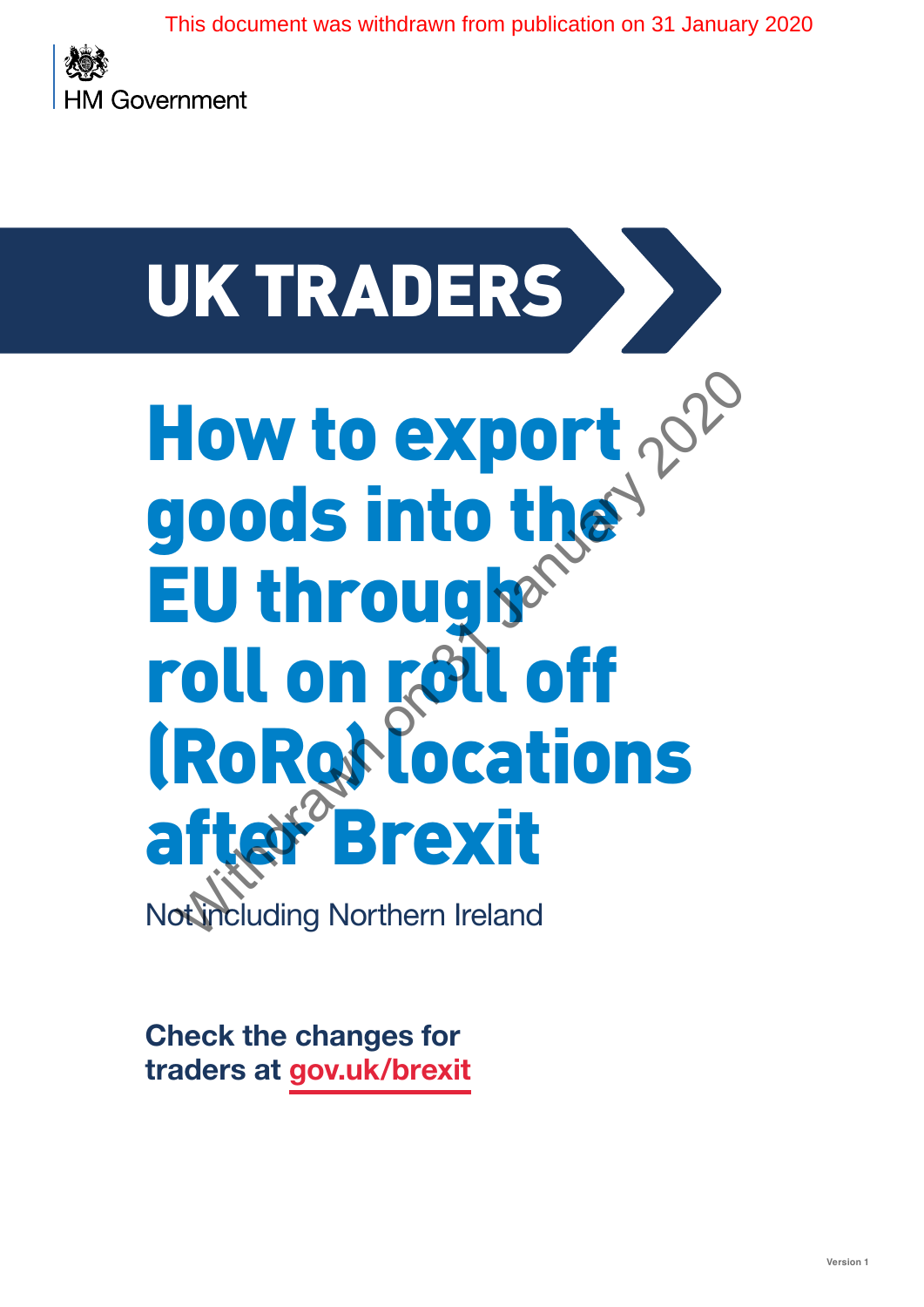<span id="page-1-0"></span>

| Decide which export procedure you are going to use. Things to consider:                                                                                                                                                                                                                                                                                                            | For ATA Carnet (for temporary                                                                                                                     |
|------------------------------------------------------------------------------------------------------------------------------------------------------------------------------------------------------------------------------------------------------------------------------------------------------------------------------------------------------------------------------------|---------------------------------------------------------------------------------------------------------------------------------------------------|
| movement of goods) go to page 4<br>Are you moving things temporarily? ATA Carnets may be for you.                                                                                                                                                                                                                                                                                  |                                                                                                                                                   |
| Are you a large exporter? If so Transit could simplify how your goods<br>For Transit (to simplify how your<br>pass through customs.<br>goods pass through customs)<br>go to page 3                                                                                                                                                                                                 |                                                                                                                                                   |
|                                                                                                                                                                                                                                                                                                                                                                                    |                                                                                                                                                   |
| Standard export                                                                                                                                                                                                                                                                                                                                                                    |                                                                                                                                                   |
| Get ready                                                                                                                                                                                                                                                                                                                                                                          |                                                                                                                                                   |
|                                                                                                                                                                                                                                                                                                                                                                                    |                                                                                                                                                   |
| Get an EORI number issued by the UK if you do not already have one (it starts with GB). It takes five to ten<br>minutes to apply on GOV.UK.                                                                                                                                                                                                                                        |                                                                                                                                                   |
|                                                                                                                                                                                                                                                                                                                                                                                    |                                                                                                                                                   |
| Check if your goods need an export licence, for example if you are selling food or livestock and if so, make<br>the necessary arrangements. If you are trading controlled products such as chemicals, food, excise goods or<br>animals, there will be additional documents/certificates and processes that you will need to follow. Check GOV.UK<br>for more detailed information. |                                                                                                                                                   |
|                                                                                                                                                                                                                                                                                                                                                                                    |                                                                                                                                                   |
| Decide if you are going to use a customs agent to complete oustoms declarations for you.<br>Things to consider: Do you have staff who could take on this new work? Do you have the skills to do it yourself?                                                                                                                                                                       |                                                                                                                                                   |
|                                                                                                                                                                                                                                                                                                                                                                                    |                                                                                                                                                   |
| Yes, I want to use a customs agent.                                                                                                                                                                                                                                                                                                                                                | No, I don't want to use a customs agent.                                                                                                          |
|                                                                                                                                                                                                                                                                                                                                                                                    |                                                                                                                                                   |
| Find a customs agent.                                                                                                                                                                                                                                                                                                                                                              | Buy specialist software to complete customs<br>declarations or train staff to make declarations<br>online using the National Export System (NES). |
| Prepare to move your goods                                                                                                                                                                                                                                                                                                                                                         |                                                                                                                                                   |
|                                                                                                                                                                                                                                                                                                                                                                                    |                                                                                                                                                   |
| Provide all necessary information for your<br>customs agent to complete a combined Export<br>and Exit Summary Declaration on your behalf.                                                                                                                                                                                                                                          | Register for NES Apply for a CHIEF badge - this<br>is part of the NES application process.                                                        |
|                                                                                                                                                                                                                                                                                                                                                                                    |                                                                                                                                                   |
|                                                                                                                                                                                                                                                                                                                                                                                    | For each movement: complete a combined Export<br>and Exit Summary Declaration using NES.                                                          |
|                                                                                                                                                                                                                                                                                                                                                                                    |                                                                                                                                                   |
| Ensure that the EU importer of your goods has got an EU EORI number from the relevant EU authority, obtained<br>any relevant import licences and completed an import declaration on their country's declaration system.                                                                                                                                                            |                                                                                                                                                   |

 $\sqrt{}$ **[Continue to page 3](#page-2-0)**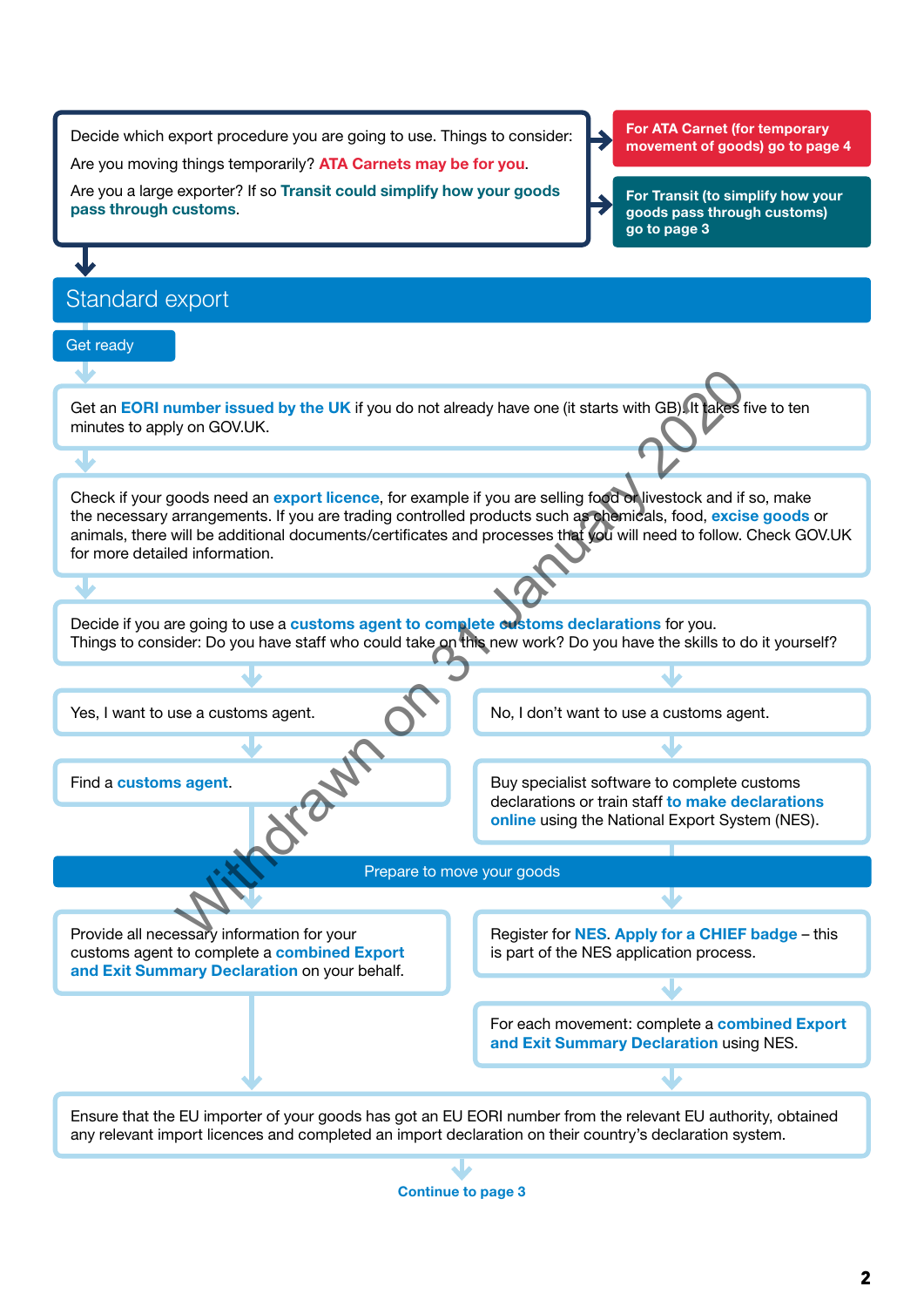#### <span id="page-2-0"></span>**[Continued from page 2](#page-1-0)**

# Standard export  $\overline{\mathbf{v}}$ Ensure the driver taking your goods has the EU import declaration in the form of a **[Movement Reference](https://www.gov.uk/guidance/moving-goods-to-and-from-the-eu-through-roll-on-roll-off-locations-including-eurotunnel#mast-ref)  [Number for the country where the goods enter the EU](https://www.gov.uk/guidance/moving-goods-to-and-from-the-eu-through-roll-on-roll-off-locations-including-eurotunnel#mast-ref)**. **This is what your driver needs to get your goods across the EU border.** J

Ensure the driver taking your goods has any specialist goods licences. **They will need these to get your goods across the EU border.**

| Keep records of the goods you have exported to the EU for six years. You may need these to claim any<br>appropriate reliefs or refunds.<br>For goods entering the EU from the UK via French ports the driver will need to have an MBN from either a<br>French import declaration or Smart Border 'envelope' MRN. This will be scanned before boarding the ferry<br>or Eurotunnel shuttle. |                                                                                                                                                   |
|-------------------------------------------------------------------------------------------------------------------------------------------------------------------------------------------------------------------------------------------------------------------------------------------------------------------------------------------------------------------------------------------|---------------------------------------------------------------------------------------------------------------------------------------------------|
|                                                                                                                                                                                                                                                                                                                                                                                           |                                                                                                                                                   |
| <b>Transit</b>                                                                                                                                                                                                                                                                                                                                                                            |                                                                                                                                                   |
| Get ready                                                                                                                                                                                                                                                                                                                                                                                 |                                                                                                                                                   |
| Get an EORI number issued by the UK if you do not already have one (it starts with GB). It takes five to ten<br>minutes to apply on GOV.UK.                                                                                                                                                                                                                                               |                                                                                                                                                   |
| J                                                                                                                                                                                                                                                                                                                                                                                         |                                                                                                                                                   |
| Check if your goods need an export licence, for example if you are selling food or livestock and if so, make<br>the necessary arrangements. If you are trading controlled products such as chemicals, food, excise goods or<br>animals, there will be additional documents/certificates and processes that you will need to follow. Check GOV.UK<br>for more detailed information.        |                                                                                                                                                   |
|                                                                                                                                                                                                                                                                                                                                                                                           |                                                                                                                                                   |
| Decide if you are going to use a customs agent to complete customs declarations for you.<br>Things to consider. Do you have staff who could take on this new work? Do you have the skills to do it yourself?                                                                                                                                                                              |                                                                                                                                                   |
|                                                                                                                                                                                                                                                                                                                                                                                           |                                                                                                                                                   |
| Yes, I want to use a customs agent.                                                                                                                                                                                                                                                                                                                                                       | No, I don't want to use a customs agent.                                                                                                          |
|                                                                                                                                                                                                                                                                                                                                                                                           |                                                                                                                                                   |
| Find customs agent.                                                                                                                                                                                                                                                                                                                                                                       | Buy specialist software to complete customs<br>declarations or train staff to make declarations<br>online using the National Export System (NES). |
| Prepare to move your goods                                                                                                                                                                                                                                                                                                                                                                |                                                                                                                                                   |
| مك                                                                                                                                                                                                                                                                                                                                                                                        |                                                                                                                                                   |
| Consider applying for authorised consignor status (to start transit movement at your own premises).                                                                                                                                                                                                                                                                                       |                                                                                                                                                   |
|                                                                                                                                                                                                                                                                                                                                                                                           |                                                                                                                                                   |